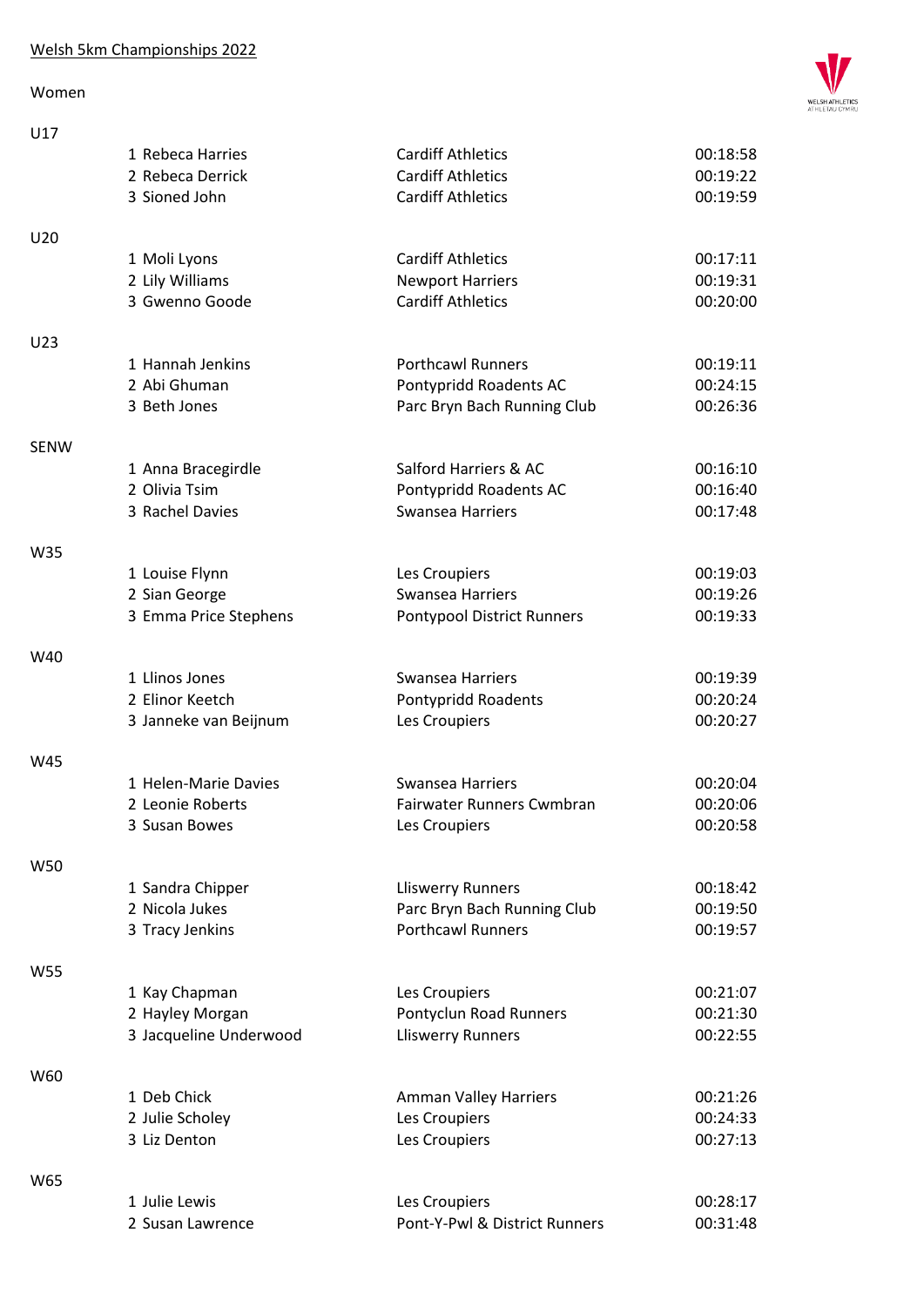

| U17 |                     |                                           |          |
|-----|---------------------|-------------------------------------------|----------|
|     | 1 Kobe Beltran      | <b>Cardiff Athletics</b>                  | 00:17:14 |
|     | 2 Jake Lynock       | <b>Carmarthen &amp; District Harriers</b> | 00:17:24 |
|     | 3 Lucas Salvage     | <b>Lliswerry Runners</b>                  | 00:17:42 |
|     |                     |                                           |          |
| U20 |                     |                                           |          |
|     | 1 Lloyd Sheppard    | <b>Cardiff Athletics</b>                  | 00:14:33 |
|     | 2 Finley Hines      | Swansea Harriers                          | 00:14:49 |
|     | 3 Jacob Reynolds    | <b>Cardiff Athletics</b>                  | 00:15:08 |
|     |                     |                                           |          |
| U23 |                     |                                           |          |
|     | 1 Alex Jackson      | <b>Cardiff Athletics</b>                  | 00:14:45 |
|     | 2 Dylan Nazareth    | Les Croupiers                             | 00:15:29 |
|     | 3 Thomas Callard    | <b>Neath Harriers</b>                     | 00:15:51 |
| Sen |                     |                                           |          |
|     | 1 Abed Teweldebrhan | <b>Newport Harriers</b>                   | 00:14:31 |
|     | 2 Jonathan Butler   | Swansea Harriers                          | 00:14:43 |
|     | 3 Paul Graham       | Pontypridd Roadents AC                    | 00:14:44 |
|     |                     |                                           |          |
| M35 |                     |                                           |          |
|     | 1 Luke Northall     | Wrexham AAC                               | 00:15:21 |
|     | 2 Ben Williams      | Swansea Harriers                          | 00:15:37 |
|     | 3 James Peters      | Pontypridd Roadents AC                    | 00:15:48 |
|     |                     |                                           |          |
| M40 |                     |                                           |          |
|     | 1 Owain Jones       | <b>Bristol &amp; West AC</b>              | 00:15:05 |
|     | 2 Justin Crocker    | Parc Bryn Bach Running Club               | 00:15:34 |
|     | 3 Joe Thomas        | Pontypridd Roadents                       | 00:16:01 |
|     |                     |                                           |          |
| M45 |                     |                                           |          |
|     | 1 Matthew Jacklin   | Aberdare Valley AAC                       | 00:16:14 |
|     | 2 Sean Taylor       | <b>Griffithstown Harriers</b>             | 00:16:23 |
|     | 3 David Craig       | Les Croupiers                             | 00:16:50 |
| M50 |                     |                                           |          |
|     | 1 Richard Jones     | <b>Lliswerry Runners</b>                  | 00:16:08 |
|     | 2 Huw Evans         | Parc Bryn Bach Running Club               | 00:16:24 |
|     | 3 Gareth Richards   | <b>Ogmore Phoenix Runners</b>             | 00:17:44 |
|     |                     |                                           |          |
| M55 |                     |                                           |          |
|     | 1 Lee Aherne        | Parc Bryn Bach Running Club               | 00:16:05 |
|     | 2 Colin Williams    | Les Croupiers                             | 00:18:13 |
|     | 3 Andy Pearce       | Penarth & Dinas Runners                   | 00:18:31 |
|     |                     |                                           |          |
| M60 |                     |                                           |          |
|     | 1 David James       | Les Croupiers                             | 00:17:49 |
|     | 2 Rob Sheen         | Leicester Coritanian AC                   | 00:18:35 |
|     | 3 Steve Davies      | Pont-Y-Pwl & District Runners             | 00:19:04 |
|     |                     |                                           |          |
| M65 |                     |                                           |          |
|     | 1 Alan Davies       | Swansea Harriers                          | 00:18:10 |
|     | 2 Elio Lepore       | Les Croupiers                             | 00:21:55 |
|     | 3 Cyril Williams    | Parc Bryn Bach Running Club               | 00:22:02 |
| M70 |                     |                                           |          |
|     | 1 Peter Turner      | <b>Cornelly Striders AC</b>               | 00:21:48 |
|     |                     |                                           |          |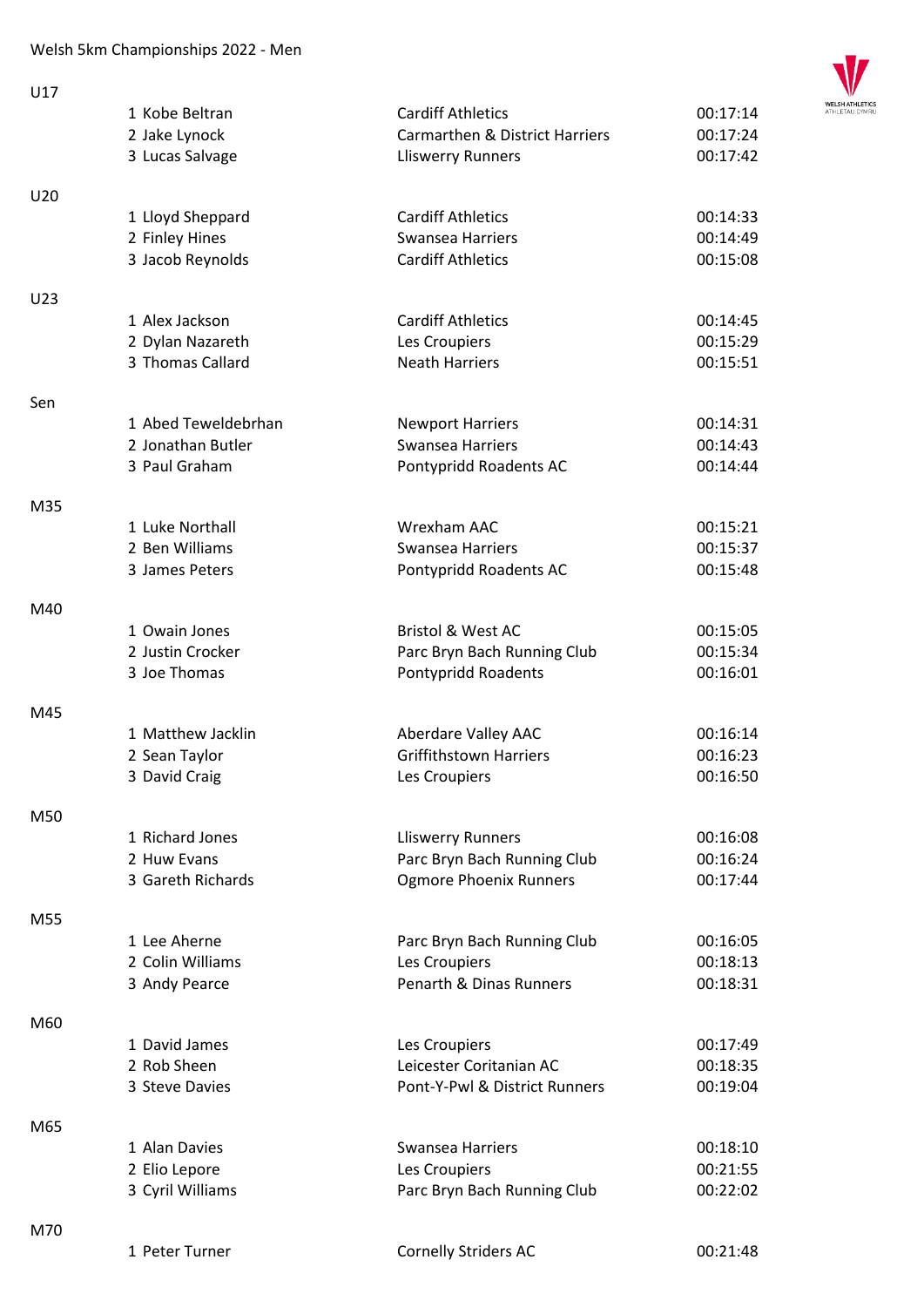|     | 2 Ronald Morris   | San Domenico RC             | 00:21:50 |
|-----|-------------------|-----------------------------|----------|
|     | 3 Malcolm Bradley | Penarth & Dinas Runners     | 00:23:26 |
| M80 |                   |                             |          |
|     | 1 Brian Gough     | Pontypridd Roadents AC      | 00:25:01 |
|     | 2 Michael Lewis   | Parc Bryn Bach Running Club | 00:30:12 |